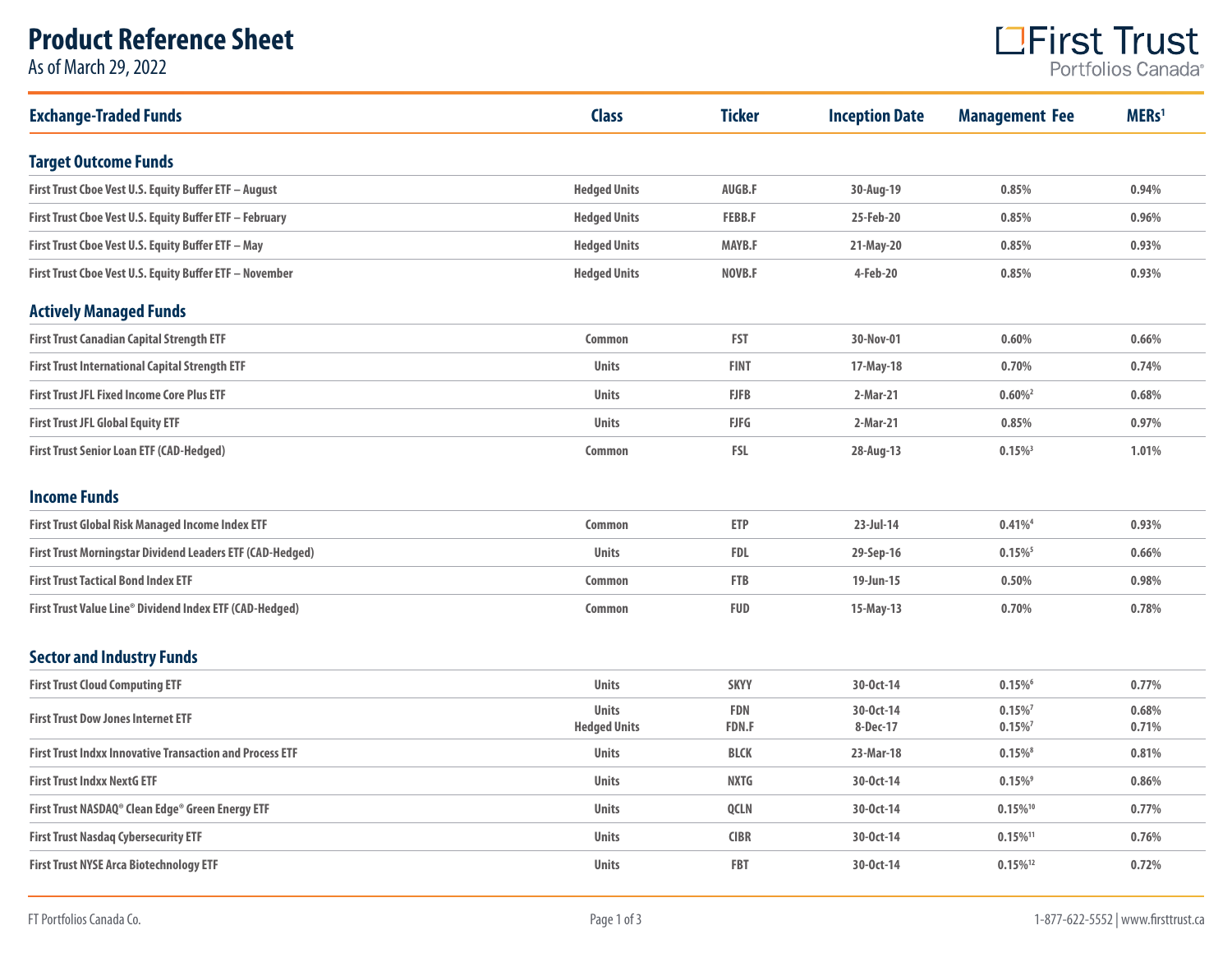### **Product Reference Sheet**

As of March 29, 2022



| <b>Exchange-Traded Funds</b>                                       | <b>Class</b>                        | <b>Ticker</b>                   | <b>Inception Date</b> | <b>Management Fee</b> | MERs <sup>1</sup> |
|--------------------------------------------------------------------|-------------------------------------|---------------------------------|-----------------------|-----------------------|-------------------|
| AlphaDEX <sup>™</sup> Dividend Funds                               |                                     |                                 |                       |                       |                   |
| First Trust AlphaDEX™ Emerging Market Dividend ETF (CAD-Hedged)    | Common                              | <b>FDE</b>                      | $15$ -May-13          | 0.65%                 | 0.69%             |
| First Trust AlphaDEX™ European Dividend Index ETF (CAD-Hedged)     | Common                              | <b>EUR</b>                      | 4-Feb-14              | 0.60%                 | 0.65%             |
| AlphaDEX <sup>™</sup> U.S. Sector Funds                            |                                     |                                 |                       |                       |                   |
| First Trust AlphaDEX™ U.S. Health Care Sector Index ETF            | <b>Units</b><br><b>Hedged Units</b> | <b>FHH</b><br><b>FHH.F</b>      | 30-0ct-14<br>8-Dec-17 | 0.70%<br>0.70%        | 0.76%<br>0.77%    |
| First Trust AlphaDEX™ U.S. Industrials Sector Index ETF            | <b>Units</b><br><b>Hedged Units</b> | <b>FHG</b><br><b>FHG.F</b>      | 30-0ct-14<br>8-Dec-17 | 0.70%<br>0.70%        | 0.78%<br>0.76%    |
| First Trust AlphaDEX <sup>™</sup> U.S. Technology Sector Index ETF | <b>Units</b><br><b>Hedged Units</b> | FH <sub>0</sub><br><b>FHQ.F</b> | 30-0ct-14<br>8-Dec-17 | 0.70%<br>0.70%        | 0.78%<br>0.78%    |

### **Investment Fund Manager**

**FT Portfolios Canada Co. 40 King Street West, Suite 5102 Scotia Plaza, Box 312 Toronto, ON M5H 3Y2 (416) 865-8065 Toll-free: 1 (877) 622-5552 www.firsttrust.ca**

#### **Investment Advisor**

**First Trust Advisors L.P. is the Investment Advisor to the Funds and has been serving broker/dealers, individuals, and institutional investors from its Chicago-area headquarters since 1991. • Experienced asset manager/supervisor • Provider of innovative financial solutions • Long-term strategic investor recognized for its fundamental and quantitative strategies**